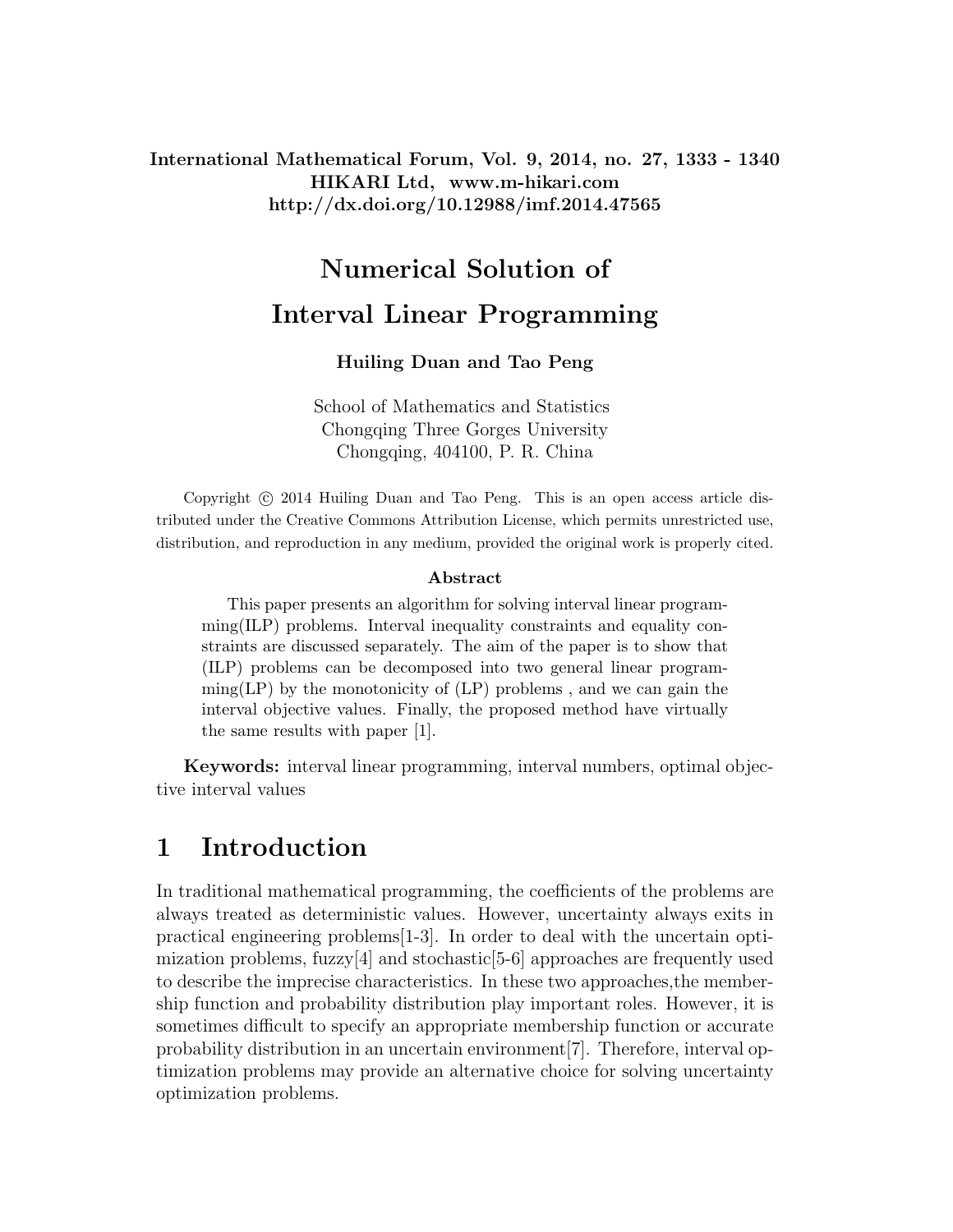The solution methods to interval linear programming(ILP) problems were explored by some scholars [1][7-9]. An interval linear programming is defined as follows:

$$
\min z = CI Xs.t. AI X \le bI,xj \ge lj, j = 1, ..., n.
$$
\n(1)

Where  $C^I \in \{R^{\pm}\}^{1 \times n}, b^I \in \{R^{\pm}\}^{n \times 1}, A^I \in \{R^{\pm}\}^{m \times n}, R^{\pm}$  denotes a set of interval numbers, and  $X = (x_1, \dots, x_n)^T$  is an n-dimensional design vector.

## 2 A general model

In this paper, a more general model of interval linear programming (ILP) than (1) is defined as follows:

$$
\min z = \sum_{j=1}^{n} c_j^I x_j
$$
\n
$$
s.t. \sum_{\substack{j=1 \ j=1}}^{n} a_{ij}^I x_j \le b_i^I, i = 1, ..., l,
$$
\n
$$
\sum_{j=1}^{n} a_{ij}^I x_j = b_i^I, i = l + 1, ..., m,
$$
\n
$$
x_j \ge l_j, j = 1, ..., n.
$$
\n(2)

where  $c_j^I \in [c_j^L, c_j^U]$ ,  $a_{ij}^I \in [a_{ij}^L, a_{ij}^U]$ ,  $b_i^I \in [b_i^L, b_i^U]$ ,  $0 < l_j^I \in [l_j^L, l_j^U]$  are interval numbers.

Let  $S = \{(c_i^I)$  $_{j}^{I},a_{ij}^{I},b_{i}^{I},l_{j}^{I})|c_{j}^{I}$  $e_j^I \in [c_j^L]$  $\big[ \begin{smallmatrix} L & L^L & L^L \ L^L & D & L^L \end{smallmatrix} \big] \big[ a^L_{ij}, a^U_{ij} \big], b^I_i \ \in \ [b^L_i, b^U_i], l^I_j \ \in \ \{ \begin{smallmatrix} L^L & L^L \end{smallmatrix} \big]$  $[l_j^L, l_j^U], i = 1, ..., m, j = 1, ..., n$ .

About programming (2), there are some discussions as follows. This paper's innovation lies in theorem 3.3, by which we can decompose programming (2) into two deterministic linear programming to gain the optimal objective interval values of the interval linear programming (2).

## 3 Results and Discussion

#### 3.1 Equality constraints

**Theorem 3.1.** In programming (2), denote  $A = \{X | \sum_{i=1}^{n} X_i\}$  $j=1$  $a_{ij}^Ix_j = b_i^I, \forall a_{ij}^I \in$  $[a_{ij}^L, a_{ij}^U], x_j \geq l_j^I, b_i^I \in [b_i^L, b_i^U], l_j^I \in [l_j^L, l_j^U], i = l + 1, ..., m, j = 1, ..., n\}, B =$  $\{X|\sum_{i=1}^{n}$  $j=1$  $a_{ij}^L x_j \leq b_i^U, \sum_{i=1}^n$  $j=1$  $a_{ij}^U x_j \, \ge \, b_i^L, x_j \, \ge \, l_j^I, l_j^I \, \in \, [l_j^L, l_j^U], i \, = \, l+1, ..., m, j \, = \,$  $1, ..., n$ , then  $A = B$ .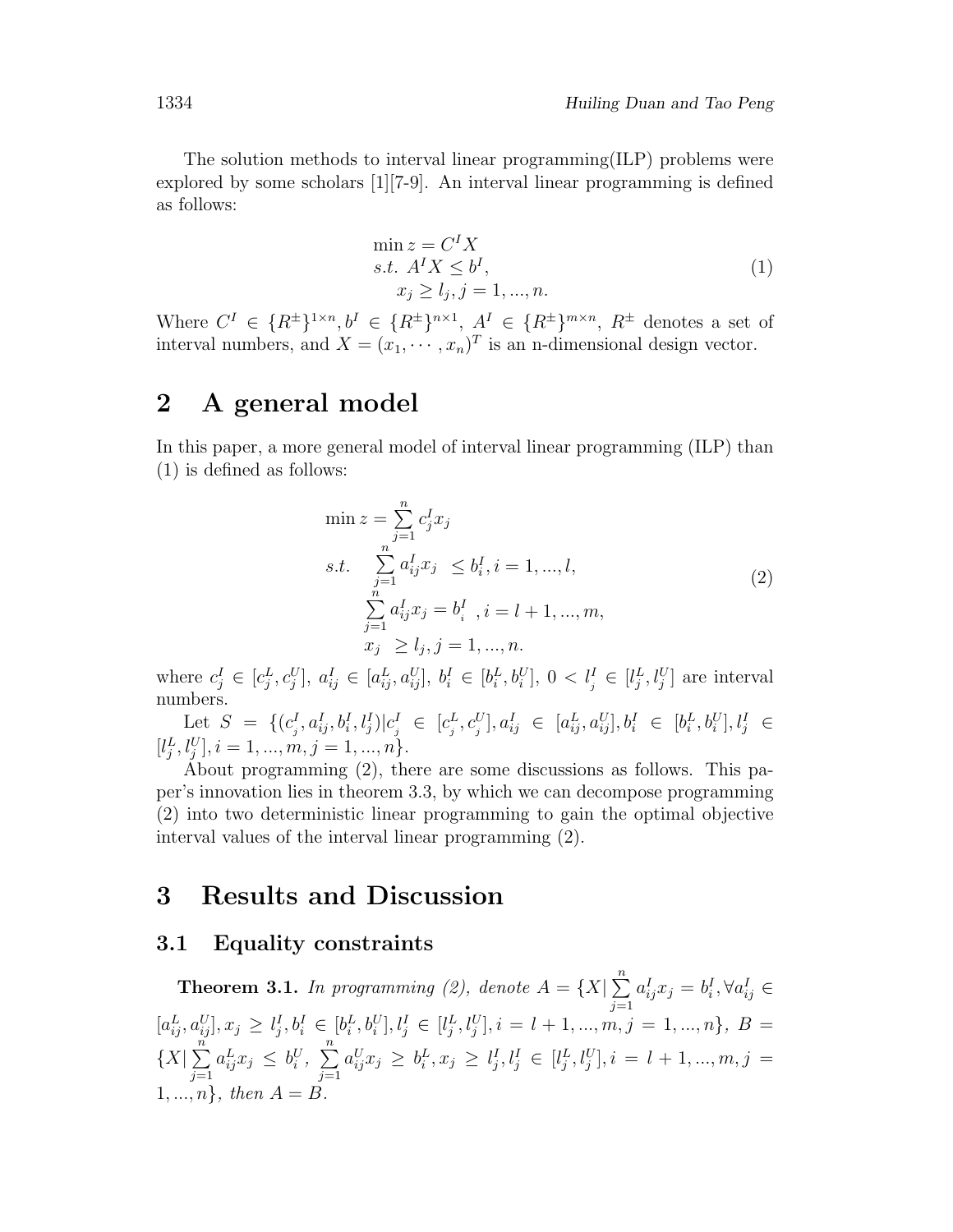*Proof.* Firstly, proofing  $A \subseteq B$ .  $\forall X^* \in A$ ,  $\exists a_{ij}^I \in [a_{ij}^L, a_{ij}^U], b_i^I \in [b_i^L, b_i^U], l_j^I \in$  $[l_j^L, l_j^U], \text{ s.t. } \sum^n$  $a_{ij}^I x_j^* = b_i^I, x_j^* \geq l_j^I (\geq 0)$ . Then  $\sum_{i=1}^{n}$  $a_{ij}^L x_j^* \leq \sum_{i=1}^n$  $a_{ij}^Ix_j^*=b_i^I\leq b_i^U$  $j=1$  $j=1$  $j=1$ and  $\sum_{n=1}^{\infty}$  $a_{ij}^U x_j^* \geq \sum_{i=1}^n$  $a_{ij}^I x_j^* = b_i^I \geq b_i^L$ . Clearly,  $X^* \in B$ .  $A \subseteq B$  holds.  $j=1$  $j=1$ Secondly proofing  $B \subseteq A$ .  $\forall X^* \in B$ , assuming the function  $f(a_{i1}^I, a_{i2}^I, a_{i3}^I, ..., a_{in}^I) =$  $\sum_{n=1}^{\infty}$  $a_{ij}^I x_j^*(i = l + 1, ..., m)$  are continuous on  $[a_{i1}^L, a_{i1}^U] \times [a_{i2}^L, a_{i2}^U] \times ... \times [a_{in}^L, a_{in}^U]$ ,  $j=1$ because  $\forall X^* \in B$ , we have  $\sum^n$  $a_{ij}^L x_j^* \leq b_i^U$  and  $\sum_{i=1}^n$  $a_{ij}^U x_j^* \geq b_i^L$ . And then we give  $j=1$  $j=1$ a  $a_{ij}^I \in [a_{ij}^L, a_{ij}^U]$  in order to  $b_i^L \leq \sum_{i=1}^{n}$  $a_{ij}^I x_j^* \leq b_i^U$ . Since the intermediate value  $j=1$ theorem,  $\exists b_i^I \in [b_i^L, b_i^U]$ , s.t.  $\sum^n$  $a_{ij}^I x_j^* = b_i^I$ , and so  $X^* \in A$ . Therefore,  $B \subseteq A$  $j=1$ holds. From above, we can attain  $A = B$ .  $\Box$ 

From theorem 3.1, we know that  $\sum_{n=1}^{\infty}$  $j=1$  $a_{ij}^I x_j = b_i^I$  is equivalent to  $\sum^n$  $j=1$  $a_{ij}^L x_j \leq$  $b_i^U$  and  $\sum^n$  $j=1$  $a_{ij}^U x_j \geq b_i^L$ . So the minimum optimal solution of interval programming (2) must satisfy both  $\sum_{n=1}^{\infty}$  $j=1$  $a_{ij}^L x_j \leq b_i^U$  and  $\sum_{i=1}^n$  $j=1$  $a_{ij}^U x_j \geq b_i^L$ .

Lemma 3.2 (see[1]). The maximum optimal solution of interval programming (2) must satisfy one of  $\sum_{n=1}^{\infty}$  $j=1$  $a_{ij}^L x_j = b_i^U$  and  $\sum_{j=1}^n$  $a_{ij}^U x_j = b_i^L.$ 

#### 3.2 The monotonicity of programming (3.1)

Assuming  $c_j, a_{ij}, b_i, l_j (i = 1, \cdots, j)$  are real numbers of  $[c_j^L, c_j^U], [a_{ij}^L, a_{ij}^U], [b_i^L, b_i^U],$  $[l_j^L, l_j^U]$  respectively, programming (2) will be a general linear programming (LP) problems:

$$
\min z = \sum_{j=1}^{n} c_j x_j
$$
  
s.t. 
$$
\sum_{j=1}^{n} a_{ij} x_j \le b_i, i = 1, ..., l,
$$

$$
x_j \ge l_j, j = 1, ..., n.
$$
 (3)

where has no equation constraints.

Suppose that S' is the feasible region of programming  $(2)$ ,  $X_{S'}^*$  is the optimal solution of programming (3), and  $G = \min_{X \in S'} z(X) = z(X_{S'}^*)$ .

Clearly, if  $c_j, a_{ij}, b_i, l_j (i = 1, \dots, l, j = 1, \dots, n)$  are deterministic values of  $[c_j^L, c_j^U]$ ,  $[a_{ij}^L, a_{ij}^U]$ ,  $[b_i^L, b_i^U]$ ,  $[l_j^L, l_j^U]$  respectively,  $G = G(c_j, a_{ij}, b_i, l_j)$  is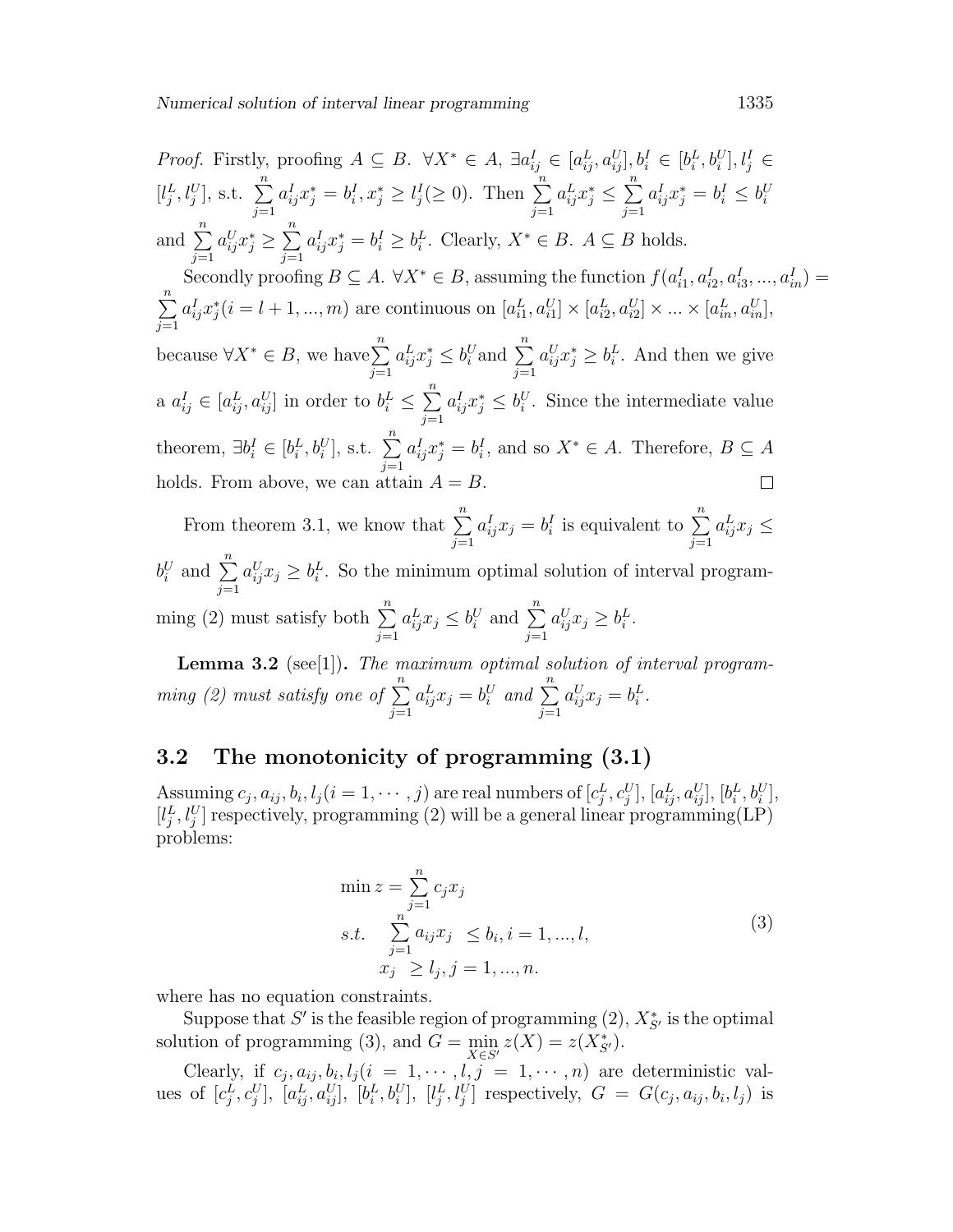the function of  $c_j, a_{ij}, b_i, l_j$ . Now, we will explain the relation between  $G =$  $G(c_j, a_{ij}, b_i, l_j)$  and  $c_j, a_{ij}, b_i, l_j$ , which is an important characteristic of programming (3).

**Theorem 3.3.** G is an increasing function of  $c_j$ ,  $a_{ij}$ ,  $l_j$  and decreasing function of  $b_i$ , namely,  $\frac{\partial G}{\partial c_j} \geq 0$ ,  $\frac{\partial G}{\partial a_{i_j}}$  $\frac{\partial G}{\partial a_{ij}}\geq 0, \frac{\partial G}{\partial l_j}$  $\frac{\partial G}{\partial l_j}\geq 0,~\frac{\partial G}{\partial b_i}$  $\frac{\partial G}{\partial b_i} \leq 0.$ 

*Proof.* For  $c_j$ , giving an increasing variable  $\Delta c_j > 0$ ,  $c_j + \Delta c_j > 0$ , then we can get  $0 \leq \sum_{n=1}^{\infty}$  $i=1$  $c_j x_j \leq \sum_{i=1}^n$  $i=1$  $(c_j + \Delta c_j)x_j$ , namely,  $G(c_j, a_{ij}, b_i, l_j) \leq G(c_j +$  $\Delta c_j, a_{ij}, b_i, l_j$ , therefore  $\frac{\partial G}{\partial c_j} \geq 0$ .

For 
$$
a_{ij}
$$
, giving an increasing variable  $\Delta a_{ij} > 0$ ,  $a_{ij} + \Delta a_{ij} > 0$ , let  $S_1 = \{X | \sum_{j=1}^{n} a_{ij} x_j \le b_i, i = 1, ..., l\}$ ,  $S_2 = \{X | \sum_{i=1}^{n} (a_{ij} + \Delta a_{ij}) x_j \le b_i, i = 1, ..., l\}$ . If  $X \in S_2$ ,  $\sum_{i=1}^{n} (a_{ij} + \Delta a_{ij}) x_j \le b_i, i = 1, ..., l$ . However,  $\sum_{j=1}^{n} a_{ij} x_j \le \sum_{j=1}^{n} (a_{ij} + \Delta a_{ij}) x_j \le b_i, i = 1, ..., l$ , therefore,  $X \in S_1$ . And then  $S_2 \subseteq S_1$ , let  $S_1 = S_2 \cup T$ ,  $S_2 \cap T = \varphi$ , so  $G |_{X \in S_1} = \min\{G |_{X \in S_2}, G |_{X \in T}\} \le G |_{X \in S_2}$ , namely,  $\frac{\partial G}{\partial a_{ij}} \ge 0$ .  
Similarly, we can have  $\frac{\partial G}{\partial l_j} \ge 0$ ,  $\frac{\partial G}{\partial b_i} \le 0$ .

We only discuss inequality constraints  $(i = 1, \dots, l, j = 1, \dots, n)$  in programming (3), for equality constraints  $\sum_{n=1}^{\infty}$  $j=1$  $a_{ij}^I x_j = b_i^I$  equivalent to  $\sum_{i=1}^n a_i^I x_j = b_i^I$  $j=1$  $a_{ij}^L x_j \leq$  $b_i^U$  and  $\sum^n$  $j=1$  $a_{ij}^U x_j \geq b_i^L$  or one of  $\sum^n$  $j=1$  $a_{ij}^L x_j = b_i^U$  and  $\sum_{i=1}^n a_i^U$  $j=1$  $a_{ij}^U x_j = b_i^L$ , which are all deterministic inequality constraints, and won't affect programming (2)'s monotonicity .

#### 3.3 The lower and upper bound of programming (2)

As in [1], in order to compute the interval numbers of objective function , we need to find the lower and upper bound of the objective function value of programming (2).

To calculate the bounds of programming (2) by theorem (3.1), lemma(3.2) and theorem(3.3), programming  $(2)$  can be translated into the following two programming problems (4) and (5).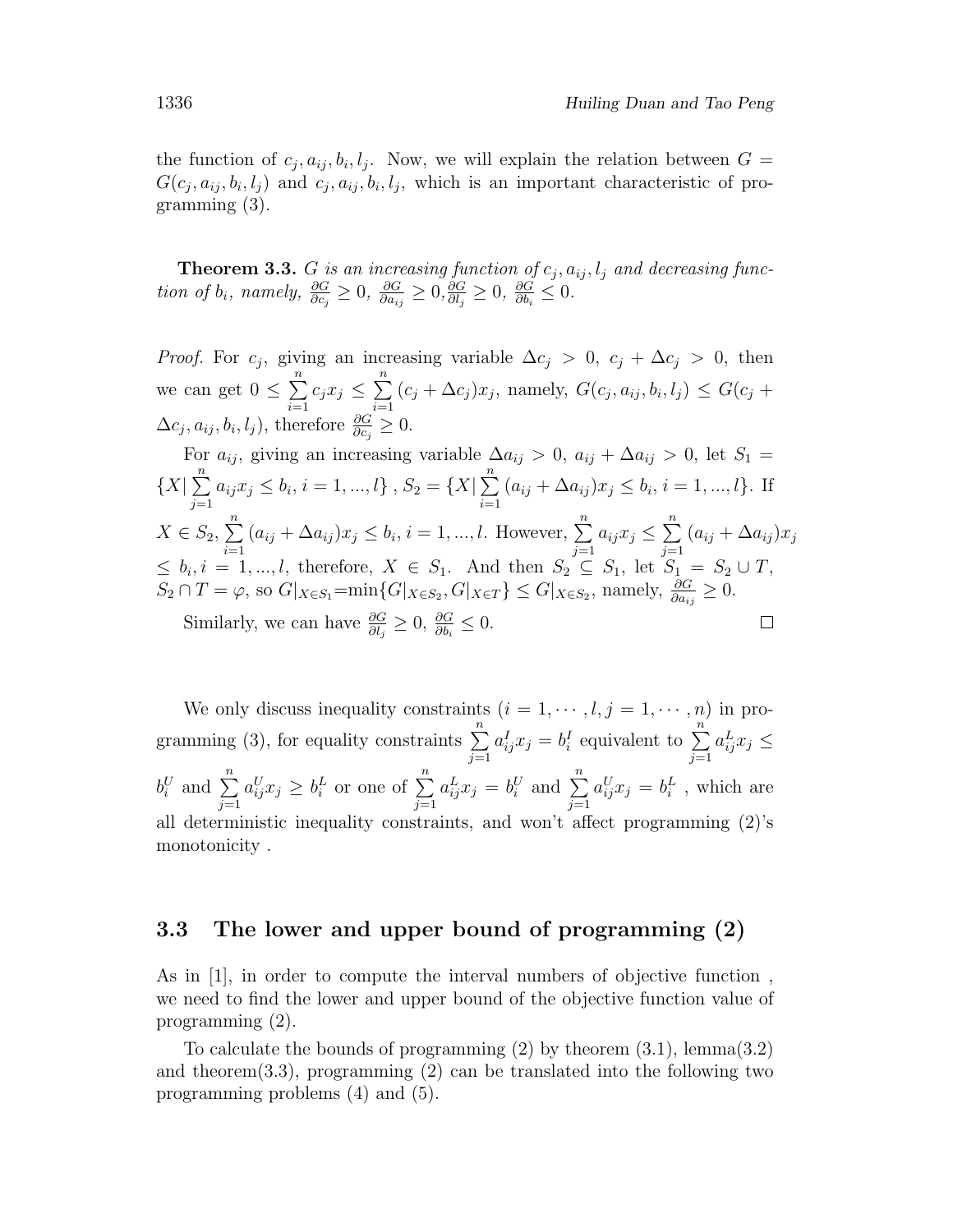$$
z^{L} = \min_{(c_{j}^{l}, a_{ij}^{l}, b_{i}^{l}, l_{j}^{l}) \in S} \min_{X} z = \sum_{j=1}^{n} c_{j}^{l} x_{j}
$$
  
s.t. 
$$
\sum_{j=1}^{n} a_{ij}^{l} x_{j} \leq b_{i}^{l}, i = 1, ..., l,
$$

$$
\sum_{j=1}^{n} a_{ij}^{l} x_{j} \leq b_{i}^{U}, i = l + 1, ..., m,
$$

$$
\sum_{j=1}^{n} a_{ij}^{U} x_{j} \geq b_{i}^{L}, i = l + 1, ..., m,
$$

$$
x_{j} \geq l_{j}, j = 1, ..., n.
$$

$$
z^{U} = \max_{(c_{j}^{l}, a_{ij}^{l}, b_{i}^{l}, l_{j}^{l}) \in S} \min_{X} z = \sum_{j=1}^{n} c_{j}^{l} x_{j}
$$

$$
s.t. \sum_{j=1}^{n} a_{ij}^{l} x_{j} \leq b_{i}^{l}, i = 1, ..., l,
$$

$$
\sum_{j=1}^{n} a_{ij}^{L} x_{j} = b_{i}^{U}, i = l + 1, ..., m,
$$

$$
(or \sum_{j=1}^{n} a_{ij}^{U} x_{j} = b_{i}^{L}, i = l + 1, ..., m)
$$

$$
x_{j} \geq l_{j}, j = 1, ..., n.
$$

$$
(97)
$$

In programming (4) and (5), programming (2)'s equality constrains have been translated into corresponding inequality constraints.

For the objective function in (4),  $z^L$  can be written as  $z^L = \min_{(c_j, a_{ij}, b_i, l_j) \in S} \min_{X \in S'} z =$  $\sum_{n=1}^{\infty}$  $j=1$  $c_j^I x_j$ , according to theorem 3.3, G is an increasing function of  $c_j$ , so  $z^L = \min_{(c_j, a_{ij}, b_i, l_j) \in S} G(c_j, a_{ij}, b_i, l_j) = \min_{X} z = \sum_{j=1}^{n} z^j$  $j=1$  $c_j^L x_j$ , which is as same as the result of [1].

For the inequality constraints in (4)  $\sum_{n=1}^{\infty}$  $j=1$  $a_{ij}^I x_j \leq b_i^I, i = 1, ..., l, \text{ and } x_j \geq$  $l_j^I, j = 1, ..., n$ , according to theorem 3.3, G is the increasing function of  $a_{ij}, l_j$ and is the decreasing function of  $b_i$ , so that in order to calculate the lower bound,  $\sum_{n=1}^{\infty}$  $j=1$  $a_{ij}^I x_j \leq b_i^I, i = 1, ..., l, x_j \geq l_j^I, j = 1, ..., n$  can be written as  $\sum_{n=1}^{\infty}$  $j=1$  $a_{ij}^L x_j \leq b_i^U, i = 1, ..., l$  and  $x_j \geq l_j^L, j = 1, ..., n$ .

Similarly, we write  $z^U$  of (5) as  $z^U = \max_{(c_j, a_{ij}, b_i, l_j) \in S} G(c_j, a_{ij}, b_i, l_j) = \min_X z = \sum_{j=1}^n z^j$  $j=1$  $c_j^U x_j$ , and inequality constraints  $\sum_{n=1}^{\infty}$  $j=1$  $a_{ij}^I x_j \leq b_i^I, i = 1, ..., l, \text{ and } x_j \geq l_j^I, j = 1, ..., n$ can be written as  $\sum_{n=1}^{\infty}$  $j=1$  $a_{ij}^U x_j \leq b_i^L, i = 1, ..., l$  and  $x_j \geq l_j^U, j = 1, ..., n$ .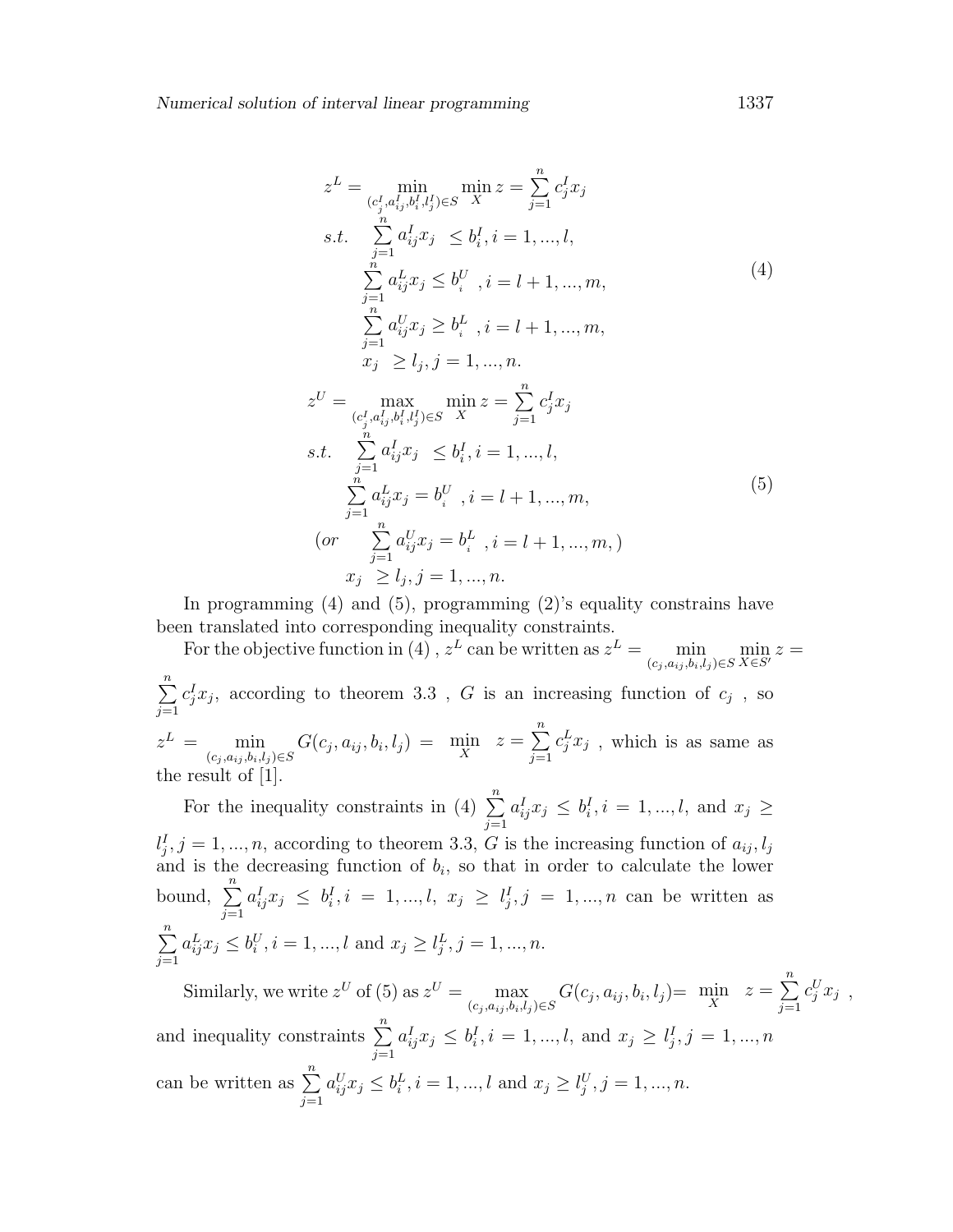As a consequence, the smallest and largest objective value for z can be determined by mathematical programming problems

$$
z^{L} = \min_{X} \sum_{j=1}^{n} c_{j}^{L} x_{j}
$$
  
s.t. 
$$
\sum_{j=1}^{n} a_{ij}^{L} x_{j} \leq b_{i}^{U}, i = 1, ..., l
$$

$$
\sum_{j=1}^{n} a_{ij}^{L} x_{j} \leq b_{i}^{U}, i = l + 1, ..., m
$$

$$
\sum_{j=1}^{n} a_{ij}^{U} x_{j} \geq b_{i}^{L}, i = l + 1, ..., m
$$

$$
x_{j} \geq l_{j}, j = 1, ..., n
$$

$$
(6)
$$

and

$$
z^{U} = \min_{X} \sum_{j=1}^{n} c_{j}^{U} x_{j}
$$
  
s.t. 
$$
\sum_{j=1}^{n} a_{ij}^{U} x_{j} \leq b_{i}^{L}, i = 1, ..., l
$$

$$
\sum_{j=1}^{n} a_{ij}^{U} x_{j} = b_{i}^{L}, i = l+1, ..., m
$$

$$
(or \sum_{j=1}^{n} a_{ij}^{L} x_{j} = b_{i}^{U}, i = l+1, ..., m)
$$

$$
x_{j} \geq l_{j}, j = 1, ..., n
$$

$$
(7)
$$

Both programming (6) and (7) are traditional linear programming, and we can easily obtain the global optimum solution and the associated objective values  $z^L, z^U$ , the lower and upper bound of the objective values of the interval linear programming (2). We can find programming (6) and (7) is the same as [1]'s models. So the result is coincident. We will illustrate this fact further by an example in the next section.

#### 3.4 Example

Example (see[1])

$$
\min z = [-1, 2]x_1 + x_2
$$
  
s.t.  $-x_1 + [1, 2]x_2 \ge [-2, -1],$   
 $[2, 3] \ x_1 + x_2 = [3, 4]$   
 $x_2 \le 3$   
 $x_1, x_2 \ge 0.$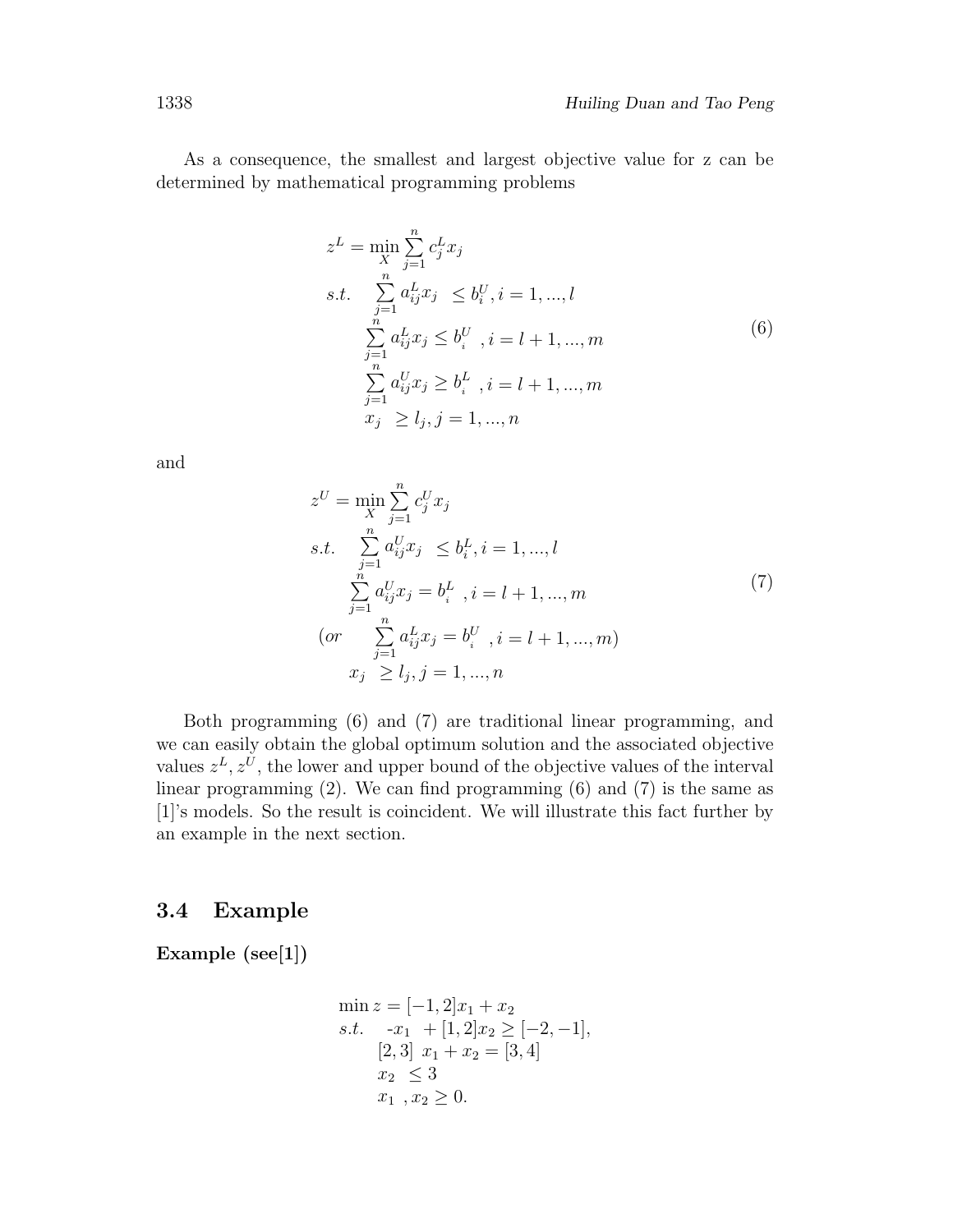According to analysis above, we can obtain

$$
z^{L} = \min z = -x_1 + x_2
$$
  
s.t.  $x_1 - 2x_2 \le 2$   
 $2x_1 + x_2 \le 4$   
 $3x_1 + x_2 \ge 3$   
 $x_2 \le 3$   
 $x_1, x_2 \ge 0$ .

and

$$
z^{U} = \min z = 2x_{1} + x_{2}
$$
  
s.t.  $x_{1} - x_{2} \le 1$ ,  
 $2x_{1} + x_{2} = 4$   
 $( \text{ or } 3x_{1} + x_{2} = 3)$   
 $x_{2} \le 3$   
 $x_{1}, x_{2} \ge 0.$ 

we can obtain the programming of  $z<sup>L</sup>$ ,  $z<sup>U</sup>$ . By using the function "linprog" in Matlab 7.0, we can calculate  $z^L$ ,  $z^U$  of two examples, whose results are listed in Table 1.

|                 | Example 1                                                                                            |
|-----------------|------------------------------------------------------------------------------------------------------|
|                 | This Paper's result $z^L = -2$ , $x_1 = 2$ , $x_2 = 0$ , $z^U = 4$ , $x_1 = 1.2377$ , $x_2 = 1.5246$ |
| $[1]$ 's result | $z^L = -2, x_1 = 2, x_2 = 0, z^U = 4, x_1 = 5/3, x_2 = 2/3$                                          |

Table 1: numerical examples' results

In Table 1, this paper's result (lower bond  $z^L$ , and upper bound  $z^U$ ),  $[z<sup>L</sup>, z<sup>U</sup>] = [-2, 2]$ , is the same as the [1], which can illustrate our method well.

## 4 Conclusion

In order to find optimal objective interval values  $[z^L, z^U]$ , Guo[1] discussed (ILP)'s objective function, inequality constraints and equality constraints separately. However, in this paper we needn't discuss these with hard work but equality constraints, and for monotonicity of function G ,we can easily gain the same result.

The method deserves to be considered widely while solving other interval programming problems, such as interval nonlinear programming.